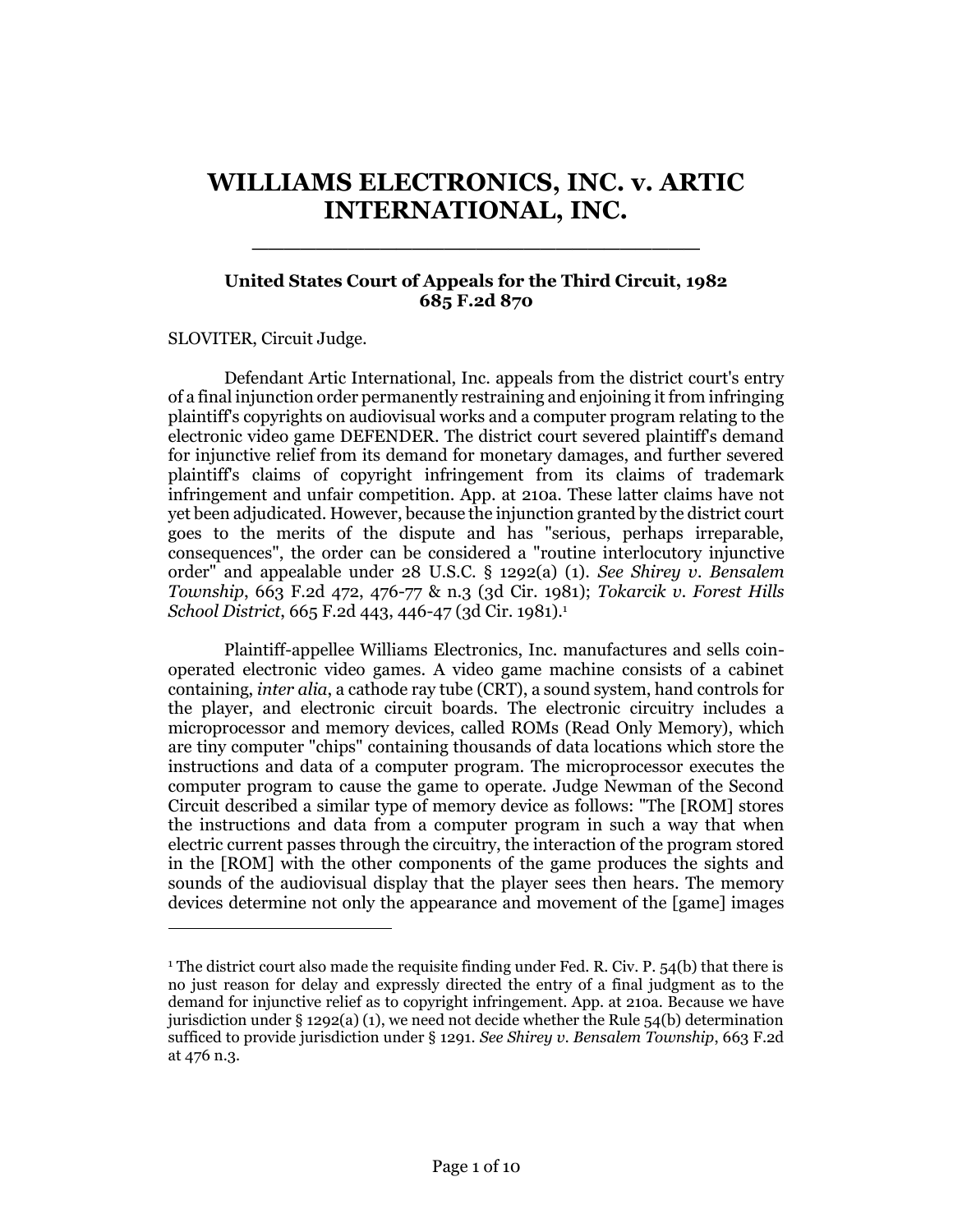but also the variations in movement in response to the player's operation of the hand controls." *Stern Electronics, Inc. v. Kaufman*, 669 F.2d 852, 854 (2d Cir. 1982).

In approximately October 1979 Williams began to design a new video game, ultimately called DEFENDER, which incorporated various original and unique audiovisual features. The DEFENDER game was introduced to the industry at a trade show in 1980 and has since achieved great success in the marketplace. One of the attractions of video games contributing to their phenomenal popularity is apparently their use of unrealistic fantasy creatures, a fad also observed in the popularity of certain current films. In the DEFENDER game, there are symbols of a spaceship and aliens who do battle with symbols of human figures. The player operates the flight of and weapons on the spaceship, and has the mission of preventing invading aliens from kidnapping the humans from a ground plane.

Williams obtained three copyright registrations relating to its DEFENDER game: one covering the computer program, Registration No. TX 654-755, effective date December 11, 1980; the second covering the audio-visual effects displayed during the game's "attract mode",<sup>2</sup> Registration No. PA 97-373, effective date March 3, 1981; and the third covering the audiovisual effects displayed during the game's "play mode",<sup>3</sup> Registration No. PA 94-718, effective date March 11, 1981. Readily visible copyright notices for the DEFENDER game were placed on the game cabinet, appeared on the CRT screen during the attract mode and at the beginning of the play mode, and were placed on labels which were attached to the outer case of each memory device (ROM). In addition, the Williams program provided that the words "Copyright 1980--Williams Electronics" in code were to be stored in the memory devices, but were not to be displayed on the CRT at any time.

Defendant-appellant Artic International, Inc. is a seller of electronic components for video games in competition with Williams. The district court made the following relevant findings which are not disputed on this appeal. Artic has sold circuit boards, manufactured by others, which contain electronic circuits including a microprocessor and memory devices (ROMs). These memory devices incorporate a computer program which is virtually identical to Williams' program for its DEFENDER game. The result is a circuit board "kit" which is sold by Artic to others and which, when connected to a cathode ray tube, produces audiovisual effects and a game almost identical to the Williams DEFENDER game including

 $\overline{a}$ 

<sup>2</sup> The "attract mode" refers to the audiovisual effects displayed before a coin is inserted into the game. It repeatedly shows the name of the game, the game symbols in typical motion and interaction patterns, and the initials of previous players who have achieved high scores. <sup>3</sup> The "play mode" refers to the audiovisual effects displayed during the actual play of the game, when the game symbols move and interact on the screen, and the player controls the movement of one of the symbols (*e.g.*, a spaceship).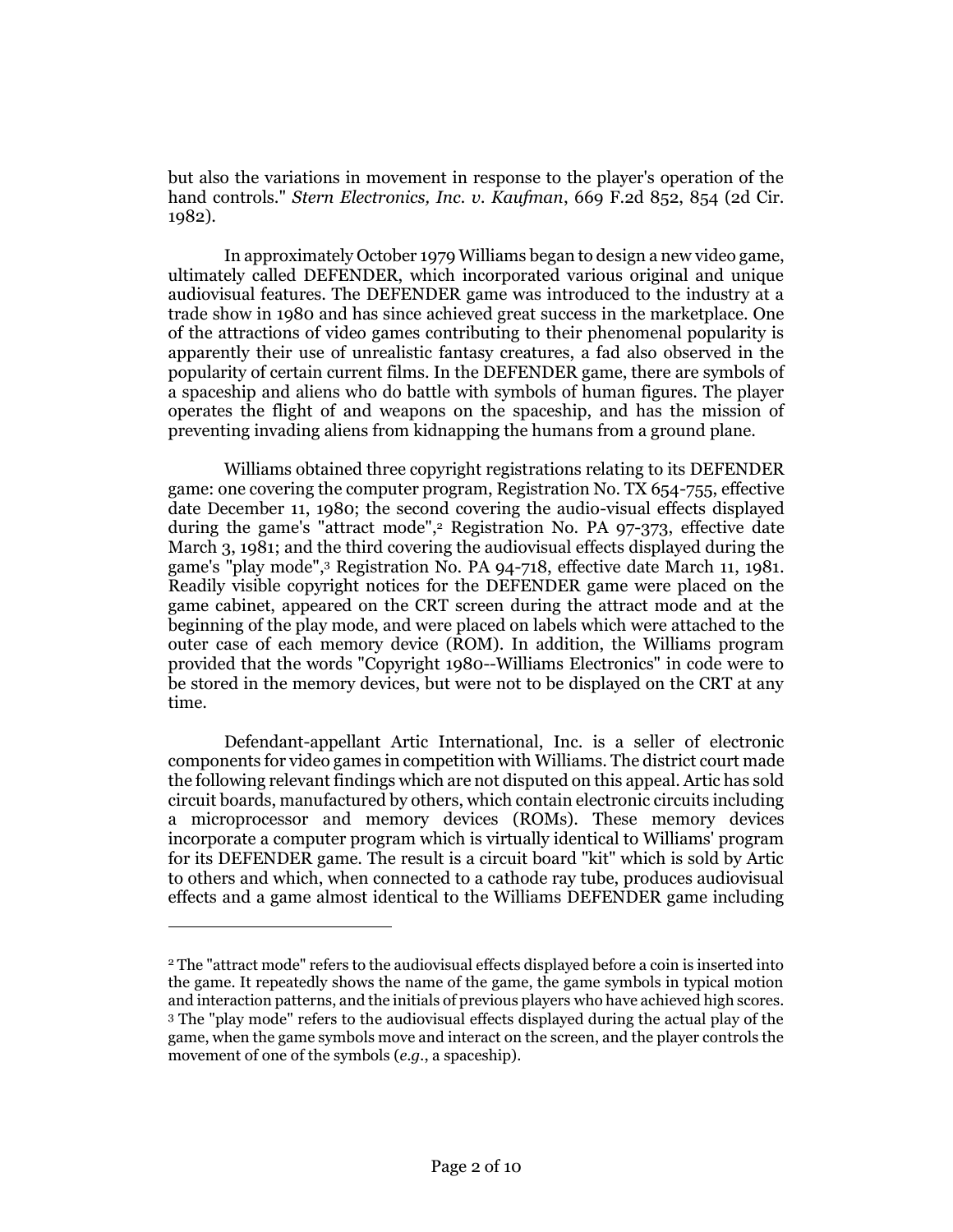both the attract mode and the play mode. The play mode and actual play of Artic's game, entitled "DEFENSE COMMAND", is virtually identical to that of the Williams game, *i.e*., the characters displayed on the cathode ray tube including the player's spaceship are identical in shape, size, color, manner of movement and interaction with other symbols. Also, the attract mode of the Artic game is substantially identical to that of Williams' game, with minor exceptions such as the absence of the Williams name and the substitution of the terms "DEFENSE" and/or "DEFENSE COMMAND" for the term "DEFENDER" in its display. App. at 204a-206a. Based on the evidence before it, the district court found that the defendant Artic had infringed the plaintiff's computer program copyright for the DEFENDER game by selling kits which contain a computer program which is a copy of plaintiff's computer program, and that the defendant had infringed both of the plaintiff's audiovisual copyrights for the DEFENDER game by selling copies of those audiovisual works. App. at 207a-209a.

In the appeal before us, defendant does not dispute the findings with respect to copying but instead challenges the conclusions of the district court with respect to copyright infringement and the validity and scope of plaintiff's copyrights. The recent market interest in electronic audiovisual games has created an active market for original work, and as frequently happens, has also spawned copies, many of which have been the subject of a flurry of recent opinions. *See, e.g., Atari, Inc. v. North American Philips Consumer Electronics Corp*., 672 F.2d 607 (7th Cir. 1982); *Stern Electronics, Inc. v. Kaufman*, 669 F.2d 852 (2d Cir. 1982); *Midway Manufacturing Co. v. Omni Video Games, Inc*., 668 F.2d 70 (1st Cir. 1981); *Midway Manufacturing Co. v. Artic International, Inc*., No. 80 C 5863 (N.D. Ill. March 10, 1982); *Atari, Inc. v. Amusement World, Inc*., No. Y-81-803 (D. Md. Nov. 27, 1981); *Midway Manufacturing Co. v. Dirkschneider*, 543 F. Supp. 466 (D. Neb. 1981); *in Re Certain Coin-Operated Audiovisual Games and Components Thereof* (*viz, Pac-Man and Rally-X*), No. 337-TA-105 (International Trade Commission July 1, 1982); *In Re Coin-Operated Audio-Visual Games and Components Thereof*, No. 337-TA-87 (International Trade Commission June 25, 1981).

In the case before us, the parties agreed at the district court level that the only issues to be decided on the injunction were legal ones. App. at 199a. Essentially, defendant Artic attacks the validity and the scope of the copyrights which it has been found by the district court to have infringed. Plaintiff possesses certificates of registration issued by the Copyright Office. Under the Copyright Act, these certificates constitute *prima facie* evidence of the validity of plaintiff's copyright. 17 U.S.C. § 410(c). Defendant, therefore, has the burden of overcoming this presumption of validity. *See Flick-Reedy Corp. v. Hydro-Line Manufacturing Co*., 351 F.2d 546, 549 (7th Cir. 1965), *cert. denied*, 383 U.S. 958, 86 S. Ct. 1222, 16 L. Ed. 2d 301 (1966).

With respect to the plaintiff's two audiovisual copyrights, defendant contends that there can be no copyright protection for the DEFENDER game's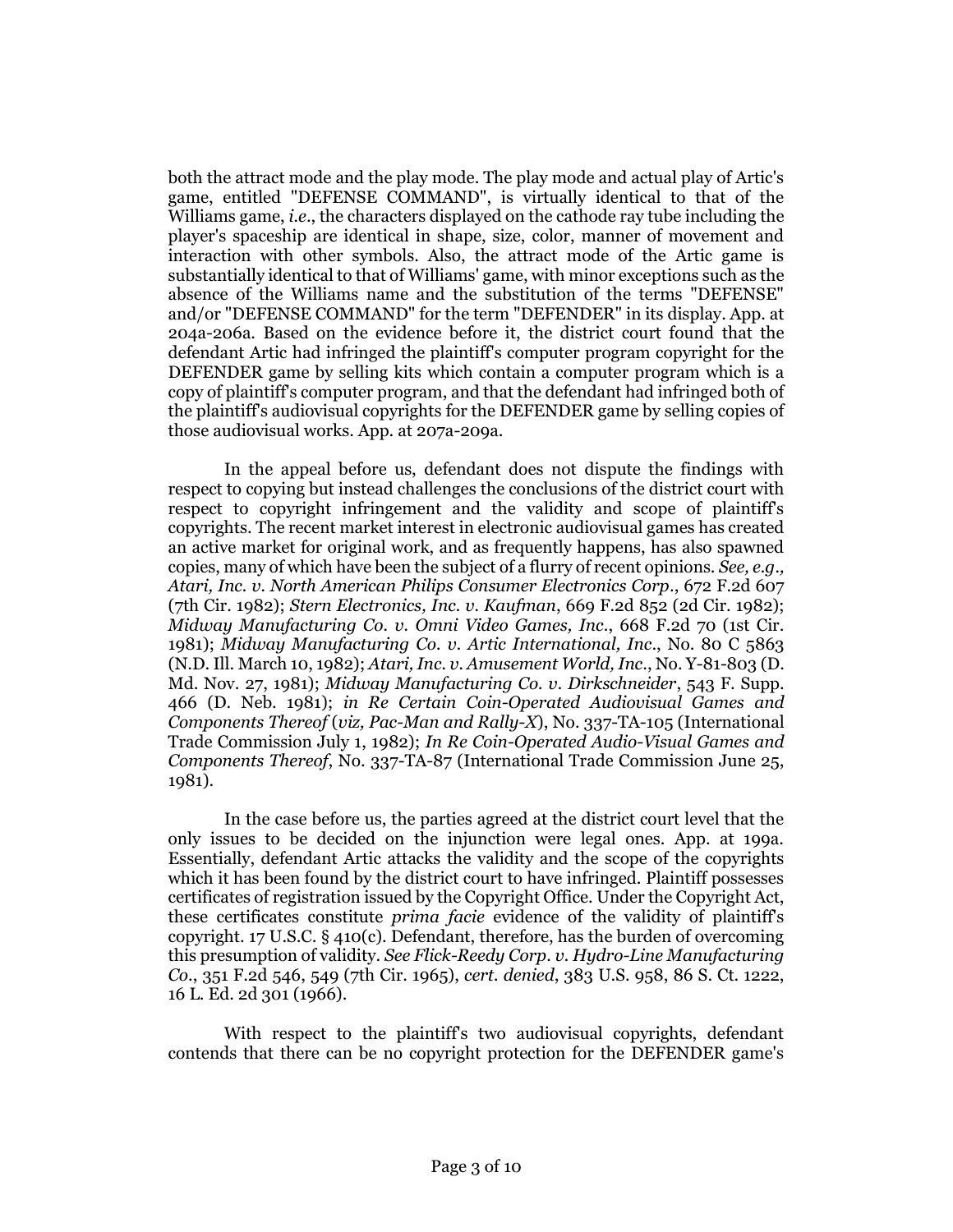attract mode and play mode because these works fail to meet the statutory requirement of "fixation." Section 102 of the 1976 Copyright Act, 17 U.S.C. § 102, provides in part:

(a) Copyright protection subsists . . . in original works of authorship *fixed in any tangible medium of expression*, now known or later developed, from which they can be perceived, reproduced, or otherwise communicated, either directly or with the aid of a machine or device. Works of authorship include the following categories:

(1) literary works;

. . . .

(6) motion pictures and other audiovisual works;

. . . .

(emphasis added). The fixation requirement is defined in section 101 in relevant part as follows:

A work is "fixed" in a tangible medium of expression when its embodiment in a copy or phonorecord, by or under the authority of the author, is sufficiently permanent or stable to permit it to be perceived, reproduced, or otherwise communicated for a period of more than transitory duration.

Defendant claims that the images in the plaintiff's audiovisual game are transient, and cannot be "fixed," because the video game generates or creates "new" images each time the attract mode or play mode is displayed, notwithstanding the fact that the new images are identical or substantially identical to the earlier ones.

We reject this contention. The fixation requirement is met whenever the work is "sufficiently permanent or stable to permit it to be . . . reproduced, or otherwise communicated" for more than a transitory period. Here the original audiovisual features of the Defender game repeat themselves over and over. The identical contention was previously made by this defendant and rejected by the court in *Midway Manufacturing Co. v. Artic International, Inc., supra*, slip op. at 16-18. Moreover, the rejection of a similar contention by the Second Circuit is also applicable here. The court stated:

The [video game's] display satisfies the statutory definition of an original "audiovisual work," and the *memory devices of the game satisfy the statutory requirement of a "copy" in which the work is "fixed*." The Act defines "copies" as "material objects . . . in which a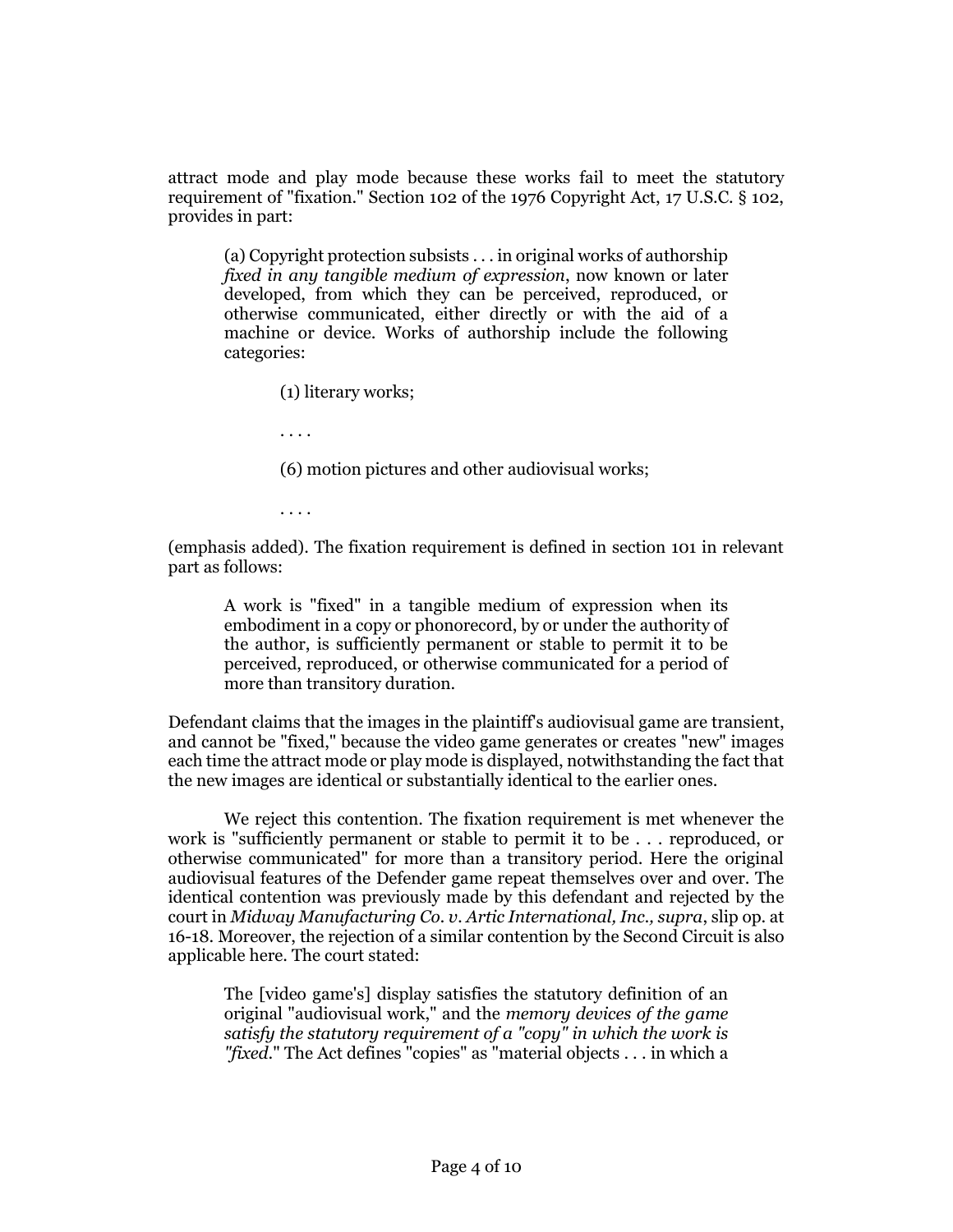work is fixed by any method now known or later developed, and from which the work can be perceived, reproduced, or otherwise communicated, either directly or with the aid of a machine or device" and specifies that a work is "fixed" when "its embodiment in a copy . . . is sufficiently permanent or stable to permit it to be perceived, reproduced, or otherwise communicated for a period of more than transitory duration." 17 U.S.C. App. § 101 (1976). *The audiovisual work is permanently embodied in a material object, the memory devices*, from which it can be perceived with the aid of the other components of the game.

*Stern Electronics, Inc. v. Kaufman*, 669 F.2d at 855-56 (footnote omitted; emphasis added). *See also Midway Manufacturing Co. v. Dirkschneider, supra*, slip op. at 13-14; *Atari, Inc. v. Amusement World, Inc., supra*.

Defendant also apparently contends that the player's participation withdraws the game's audiovisual work from copyright eligibility because there is no set or fixed performance and the player becomes a co-author of what appears on the screen. Although there is player interaction with the machine during the play mode which causes the audiovisual presentation to change in some respects from one game to the next in response to the player's varying participation, there is always a repetitive sequence of a substantial portion of the sights and sounds of the game, and many aspects of the display remain constant from game to game regardless of how the player operates the controls. *See Stern Electronics, Inc. v. Kaufman*, 669 F.2d at 855-56. Furthermore, there is no player participation in the attract mode which is displayed repetitively without change.

Defendant argues that there can be no copyright protection for the ROMs because they are utilitarian objects or machine parts. Defendant's argument in this regard is misdirected. The issue in this case is not whether plaintiff, if it sought, could protect the ROM itself under the copyright laws. Rather, before us is only the plaintiff's effort to protect its artistic expression in original works which have met the statutory fixation requirement through their embodiment in the ROM devices. Defendant Artic's challenge to the validity of a copyright based upon this "utilitarian object" argument was recently raised by Artic and rejected by the district court in *Midway Manufacturing Co. v. Artic International, Inc., supra*, slip op. at 19-20. In granting a preliminary injunction against Artic's infringement of audiovisual copyrights on similar electronic video games, Judge Decker stated:

Artic initially claims that Midway's attempt to copyright the audiovisual aspects of its games was, in reality, an attempt to copyright the ROMs in the games. Because the ROMs are utilitarian objects, they may not be copyrighted. . . . While the court agrees that utilitarian objects may not be copyrighted, it appears that Artic has misconstrued the copyrights at issue in this case. As noted above, Midway has sought and obtained protection for the audiovisual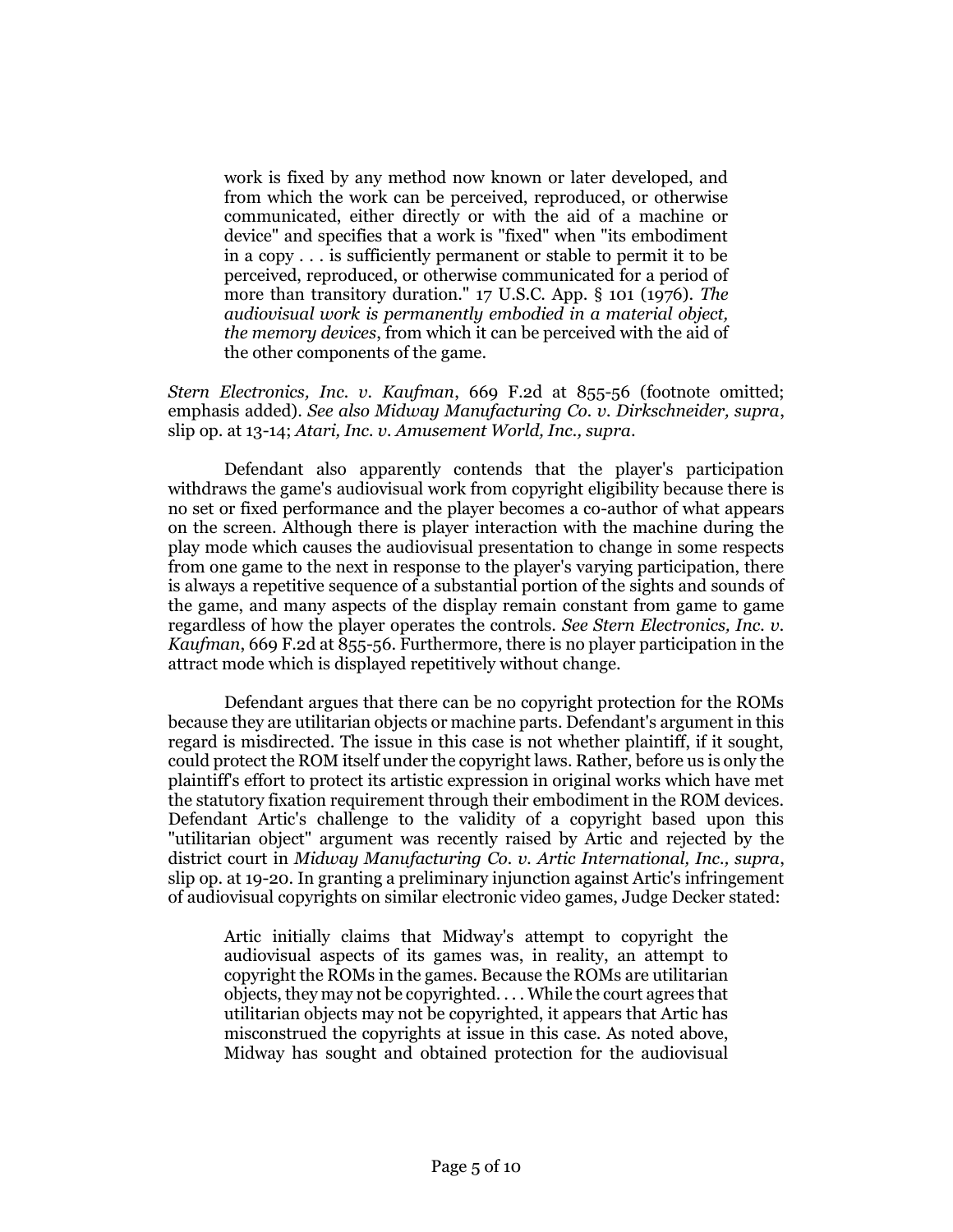aspects of its games that appear on the screen. Midway no more restricts the use of ROMs than an author with a valid copyright restricts the use of books.

## Id. at 19 (citation omitted).

 $\overline{a}$ 

Defendant also claims that plaintiff failed to comply with the statutory deposit requirement that copies of the works as published be filed with the Copyright Office, 17 U.S.C. § 408, because plaintiff apparently deposited videotapes of the DEFENDER game's attract and play modes instead of depositing the ROM circuit board or the video game machine itself. However, section 408(c) (1) of the statute provides that the Register of Copyrights is authorized "to specify by regulation . . . the nature of the copies or phonorecords to be deposited" and also "may require or permit, for particular classes, the deposit of identifying material instead of copies." The plaintiff Williams has substantially complied with these regulations. *See* 37 C.F.R. § 202.20(c) (2) (1981). The deposit of videotapes as a satisfactory method of complying with the statutory deposit requirement has been universally accepted in cases considering copyrights for the audiovisual works displayed in these video games. *See, e.g., Midway Manufacturing Co. v. Artic International, Inc., supra*, slip op. at 6-8, 13-15; *Atari, Inc. v. Amusement World, Inc., supra. See also Stern Electronics, Inc. v. Kaufman*, 669 F.2d at 854; *Midway Manufacturing Co. v. Drikschneider, supra*, slip op. at 15.

In the cases previously decided dealing with video games, the courts considered only the copyrights secured in audiovisual works; counsel have represented that this is the first case dealing with copyrighted computer programs in the video game context. Defendant has conceded both in the district court and before us that a computer program can be the subject of a copyright as a literary text. *See* 1 *Nimmer on Copyright* § 2.04[C] (1981), *cited with approval in Stern Electronics, Inc. v. Kaufman*, 669 F.2d at 855 n.3. The parties have differed over whether such copyright protection was first extended by the 1980 amendments to the 1976 Copyright Act, Act of Dec. 12, 1980, Pub. L. No. 96-517, § 10, 94 Stat. 3028, which explicitly refers to computer programs in revised sections 101 and 117, or whether the programs had already been covered under the 1976 Copyright Act as suggested by the legislative history<sup>4</sup> and the 1978 report of the congressionally

<sup>4</sup> The House Report on the 1976 Act contains the following statement: The term "literary works" does not connote any criterion of literary merit or qualitative value: it includes catalogs, directories, and similar factual, reference, or instructional works and compilations of data. *It also includes computer data bases and computer programs to the extent that they incorporate authorship in the programmer's expression of original ideas, as distinguished from the ideas themselves.*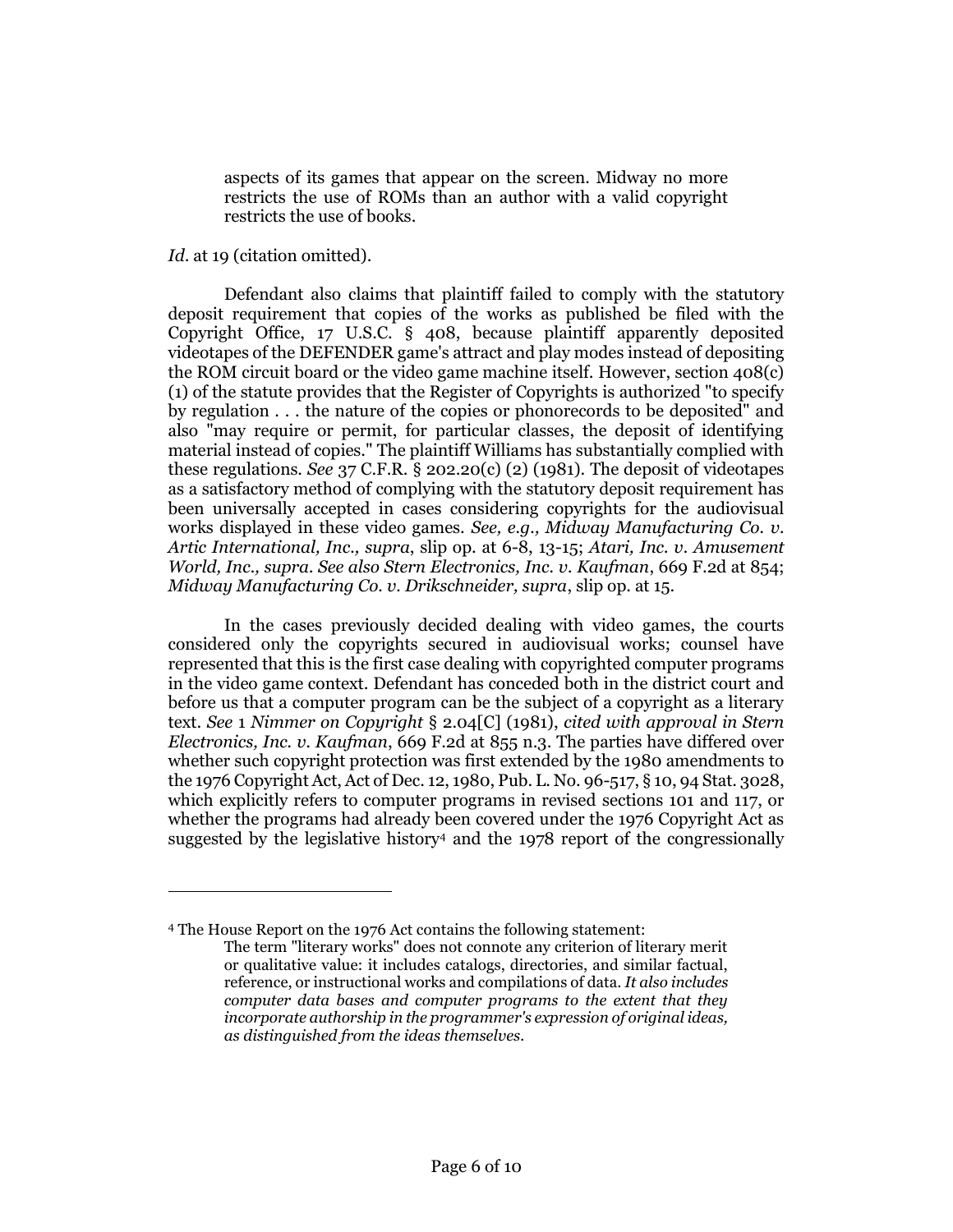created National Commission on New Technological Uses of Copyrighted Works (CONTU).<sup>5</sup> Since the copyright-ability of computer programs is firmly established after the 1980 amendment to the Copyright Act, and the infringement in this case took place after the effective date of that Act, we need not consider the scope of prior Acts for purposes of affirming the injunction order.

Defendant contends that the computer program would be infringed only if an unauthorized copy of the program text was made. Since Artic does not make the boards but buys them from others, it argues Artic cannot be an infringer. Brief for Appellant at 19. We believe defendant is not free to make that argument at this phase of the litigation. The district court made a finding that "The kits sold by defendant Artic International, Inc. contain a computer program *which is a copy of plaintiff's computer program* for its video game DEFENDER and which is the subject of copyright registration TX 654-755." App. at 209a (emphasis added). Indeed the extent of the copying could reasonably lead to no other conclusion.<sup>6</sup> The parties stipulated and agreed "that there was no dispute of fact concerning the plaintiff's copyright claim and that the matters in dispute were solely issues of law." App. at 199a. Whether and by whom an unauthorized copy of the computer program text was made or whether the copying was effected by copying the ROM are issues of fact which, by agreement, are not before us now. Since defendant has

 $\overline{a}$ 

(1) The game created by the Artic circuit boards contains an error which was present in early versions of the Williams computer program--it displays the wrong score value for destroying a particular alien symbol;

H.R. Rep. No. 94-1476, 94th Cong., 2d Sess. 54 (1976) (emphasis added). *See also* S. Rep. No. 94-473, 94th Cong., 1st Sess. 50-51 (1975).

<sup>5</sup> The CONTU Report states that "it was clearly the intent of Congress to include computer programs within the scope of copyrightable subject matter in the Act of 1976." National Commission on New Technological Uses of Copyrighted Works, *Final Report* 16 (1978). *See also* Boorstyn, *Copyright Law* § 2.21 (1981).

<sup>6</sup> There is overwhelming evidence in the present case that the Williams computer program has been copied in some form. The following facts, among others, manifest the similarities between the Williams program and that stored in the Artic memory devices:

<sup>(2)</sup> The attract mode of both games displays a listing of high scores achieved by previous players alongside their initials, and Artic's game contains the initials of Williams employees, including its president, who initially achieved the highest scores on the DEFENDER game;

<sup>(3)</sup> Using a laboratory developmental device, Williams' employees printed out a listing in code of the contents of the memory devices of both games. In excess of 85% of the listings are identical;

<sup>(4)</sup> The Williams program provided that the words "Copyright 1980-- Williams Electronics" in code were to be stored in its memory devices, but were not to be displayed on the CRT at any time, thus providing a "buried" or hidden copyright notice. When the contents of Artic's memory devices were printed out by Williams' employees, the listings contained the "buried" Williams copyright notice in code.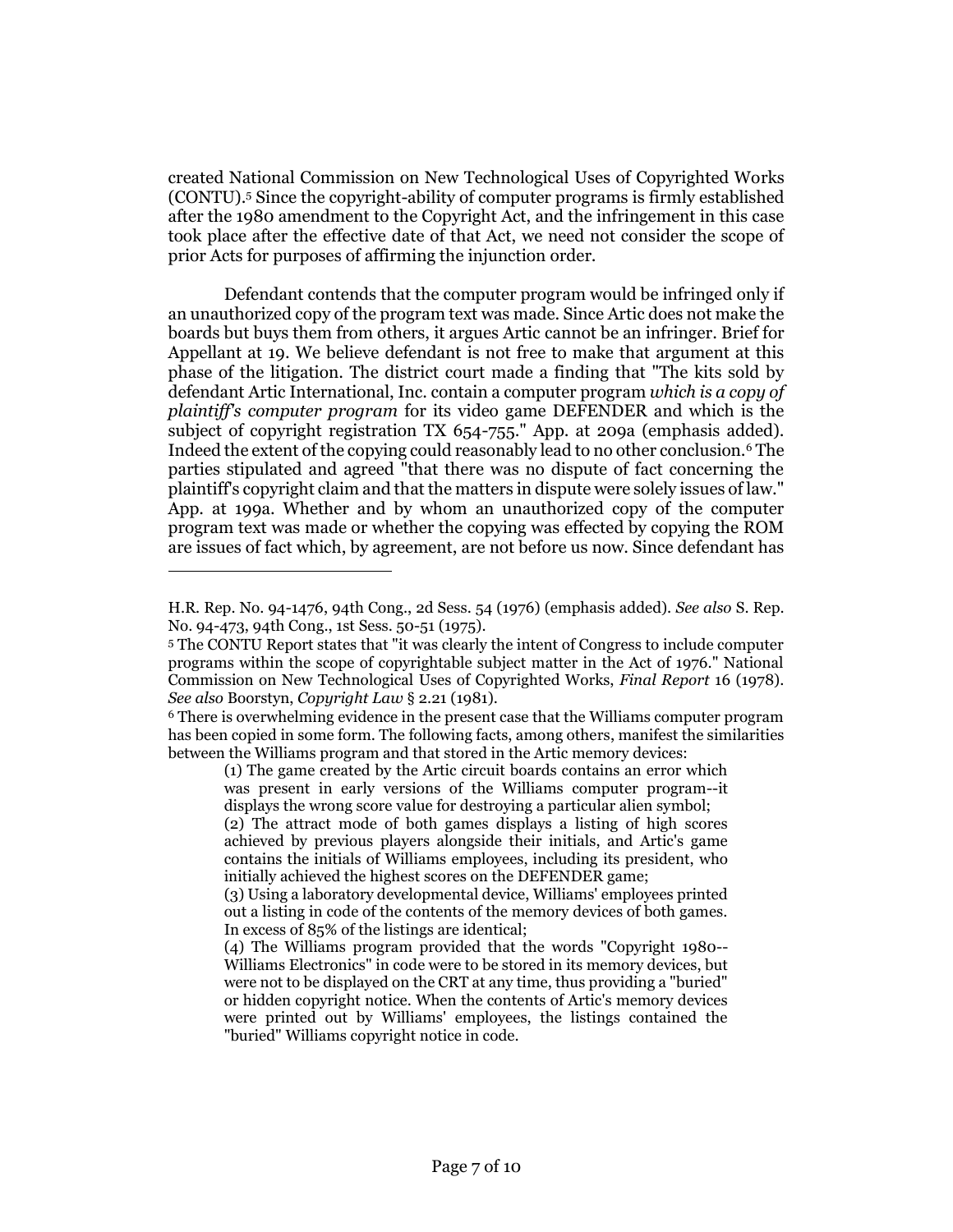stated at oral argument that there is no dispute that the printed circuit board which it sold contained programs which have been copied from the plaintiff, we must sustain the district court's order unless it can be challenged on some basis other than who is responsible for the copying or how the copying was effected.

Defendant argues that the basic question presented is whether the ROMs, which it views as part of a machine, can be considered a "copy" of a copyrighted work within the meaning of the Copyright Act. Defendant argues that a copyright for a computer program is not infringed when the program is loaded into electronic memory devices (ROMs) and used to control the activity of machines. That use, it claims, is a utilitarian one not within the scope of the Copyright Act. We have already rejected defendant's similar argument in the context of the copyrights for the audiovisual works. Defendant makes the further point that when the issue is the copyright on a computer program, a distinction must be drawn between the "source code" version of a computer program, which it would hold can be afforded copyright protection, and the "object code" stage, which it contends cannot be so protected.<sup>7</sup> Its theory is that a "copy" must be intelligible to human beings and must be intended as a medium of communication to human beings.

The answer to defendant's contention is in the words of the statute itself. A "copy" is defined to include a material object in which a work is fixed "by *any* method now known or later developed, and *from which the work can be perceived*,

*Id.* at 21 n.109 (majority report). A somewhat different explanation of these terms is provided in Commissioner Hersey's dissent to the CONTU Report:

All computer programs go through various stages of development....

The stages of development of a program usually are: a definition, in eyelegible form, of the program's task or function; a description; a listing of the program's steps and/or their expression in flow charts; the translation of these steps into a "source code," often written in a high-level programming language, such as FORTRAN or COBOL; the transformation of this source code within the computer, through intervention of a socalled compiler or assembler program, into an "object code." This last is most often physically embodied, in the present state of technology, in punched cards, magnetic disks, magnetic tape, or silicon chips--its mechanical phase.

*Id.* at 28.

. . . .

 $\overline{a}$ 

<sup>7</sup> According to the *Final Report of the National Commission on New Technological Uses of Copyrighted Works*.

A source code is a computer program written in any of several programming languages employed by computer programmers. An object code is the version of a program in which the source code language is converted or translated into the machine language of the computer with which it is to be used.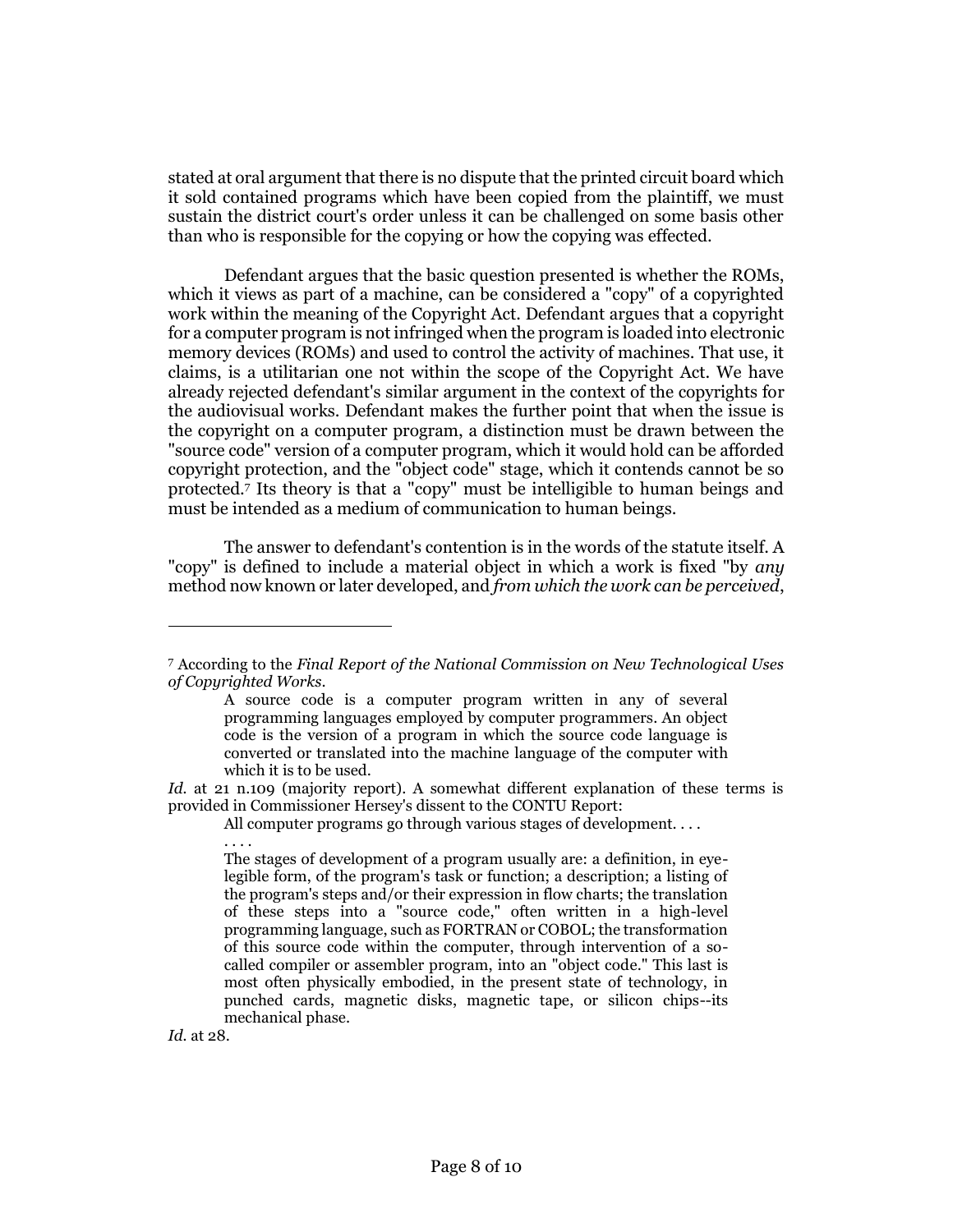reproduced, or otherwise communicated, either directly or *with the aid of a machine or device*." 17 U.S.C. § 101 (emphasis added). By this broad language, Congress opted for an expansive interpretation of the terms "fixation" and "copy" which encompass technological advances such as those represented by the electronic devices in this case.<sup>8</sup> We reject any contention that this broad language should nonetheless be interpreted in a manner which would severely limit the copyrightability of computer programs which Congress clearly intended to protect. We cannot accept defendant's suggestion that would afford an unlimited loophole by which infringement of a computer program is limited to copying of the computer program text but not to duplication of a computer program fixed on a silicon chip. This was also the conclusion reached in *Tandy Corp. v. Personal Micro Computers, Inc*., 524 F. Supp. 171, 175 (N.D. Cal. 1981) (Peckham, C.J.), albeit in the context of computers rather than video games.

The only authority upon which defendant relies for its claim that plaintiff is entitled to no copyright protection is the district court's opinion in *Data Cash Systems, Inc. v. JS&A Group, Inc*., 480 F. Supp. 1063 (N.D. Ill. 1979), *aff'd on other grounds*, 628 F.2d 1038 (7th Cir. 1980). Significantly, the statements of the district court in that case that the copying of ROMs was not actionable under the copyright laws was not the basis of the affirmance by the Court of Appeals which expressly stated that it did not reach the merits of this issue. 628 F.2d at 1041. It has been suggested that the Court of Appeals implicitly reversed the district court on that issue. *See* 2 *Nimmer on Copyright* § 8.08 at 8-106.3 n.18 (1981); *Tandy Corp. v. Personal Micro Computers, Inc*., 524 F. Supp. at 175. The district court's analysis in *Data Cash* has been expressly rejected in both the video game audiovisual copyright context, *Midway Manufacturing Co. v. Artic International, Inc., supra*, slip op. at 27-29, and the computer program copyright context, *Tandy Corp. v. Personal Micro Computers, Inc*., 524 F. Supp. at 175. Accordingly, we find that defendant has failed to provide any persuasive reason which would overcome the statutory presumption of validity of the copyright registration and we will affirm the district court's grant of an injunction.

 $\overline{a}$ 

<sup>8</sup> The legislative history of the 1976 Copyright Act supports this interpretation. It emphasizes the expanded scope of the fixation requirement:

This broad language is intended to avoid the artificial and largely unjustifiable distinctions, derived from cases such as *White-Smith Publishing Co. v. Apollo Co.*, 209 U.S. 1, 28 S. Ct. 319, 52 L. Ed. 655 (1908), under which statutory copyrightability in certain cases has been made to depend upon the form or medium in which the work is fixed. Under the bill it makes no difference what the form, manner, or medium of fixation may be--whether it is in words, numbers, notes, sounds, pictures, or any other graphic or symbolic indicia, whether embodied in a physical object in written, printed, photographic, sculptural, punched, magnetic, or any other stable form, and whether it is capable of perception directly or by means of any machine or device "now known or later developed."

H.R. Rep. No. 94-1476, at 52; S. Rep. No. 94-473, at 51.